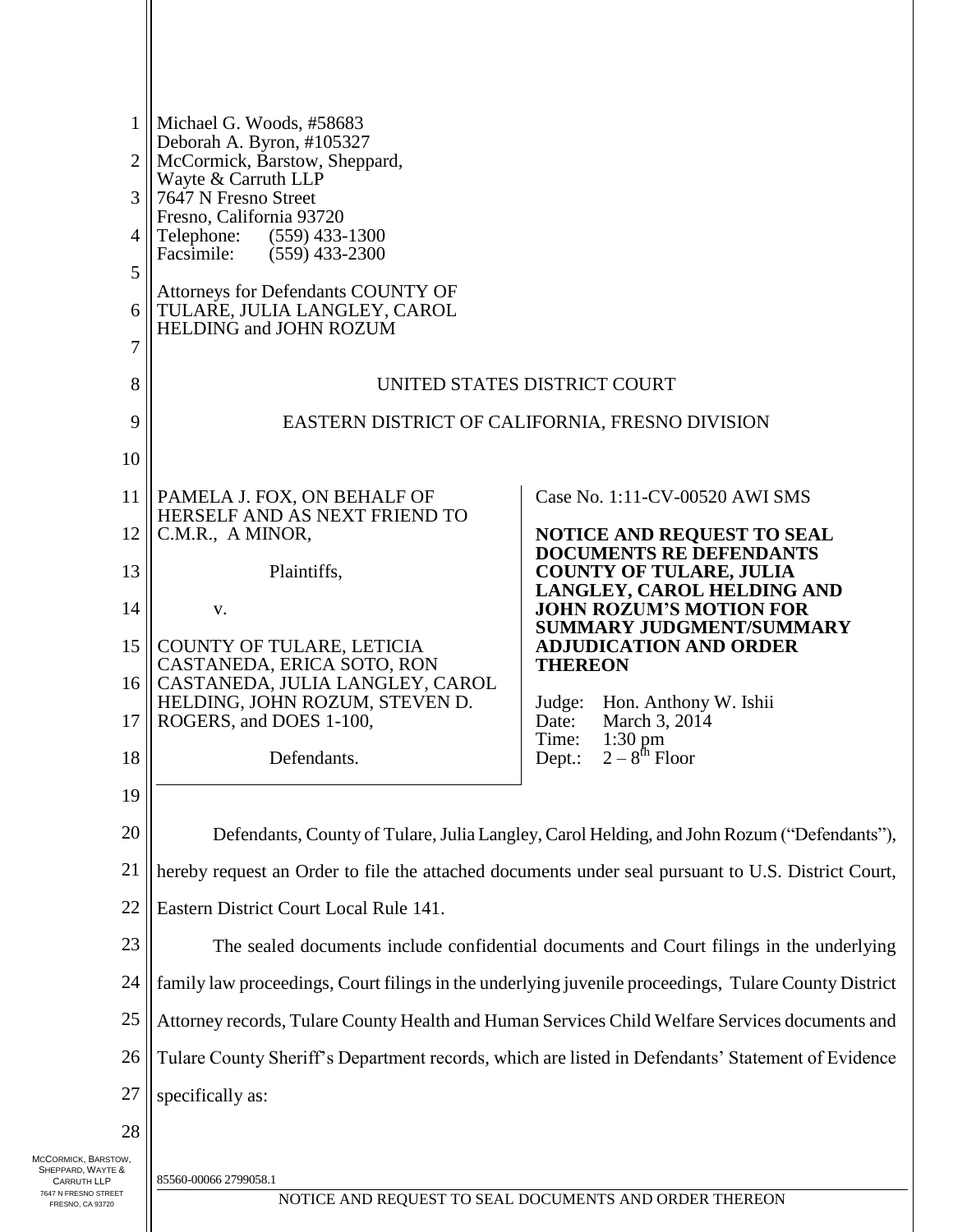| <b>EXHIBIT</b> | <b>DESCRIPTION OF EVIDENCE</b>                        |
|----------------|-------------------------------------------------------|
| $D-8$          | July 29, 2008 Order                                   |
| $D-9$          | August 11, 2008 Felony Rejection Summary              |
| $D-10$         | August 19, 2008 Order                                 |
| $D-12$         | October 22, 2008 Order                                |
| $D-13$         | December 9, 2008 Order                                |
| $D-14$         | May 12, 2009 Order                                    |
| $D-15$         | Reporter's transcript of hearing - August 24, 2009    |
| $D-16$         | July 6, 2009 Order                                    |
| $D-17$         | July 22, 2009 Order                                   |
| $D-18$         | Reporter's transcript of hearing - July 22, 2009      |
| $D-19$         | August 20, 2009 Order                                 |
| $D-20$         | September 2, 2009 Order                               |
| $D-21$         | Reporter's transcript of hearing - September 2, 2009  |
| $D-22$         | September 8, 2009 Order                               |
| $D-23$         | Reporter's transcript of hearing – September 8, 2009  |
| $D-24$         | September 18, 2009 Order                              |
| $D-25$         | Reporter's transcript of hearing - September 18, 2009 |
| $D-26$         | November 12, 2009 Order                               |
| $D-27$         | Reporter's transcript of hearing - November 12, 2009  |
| $D-28$         | Reporter's transcript of hearing – December 2, 2009   |
| $D-29$         | December 7, 2009 Order                                |
| $D-30$         | December 15, 2009 Order                               |
| $D-31$         | January 4, 2010 Order                                 |
| $D-32$         | January 15, 2010 Order                                |
| $D-33$         | Reporter's transcript of hearing - January 15, 2010   |
| D-34           | February 24, 2010 Order                               |

MCCORMICK, BARSTOW, SHEPPARD, WAYTE & CARRUTH LLP 7647 N FRESNO STREET FRESNO, CA 93720

NOTICE AND REQUEST TO SEAL DOCUMENTS AND ORDER THEREON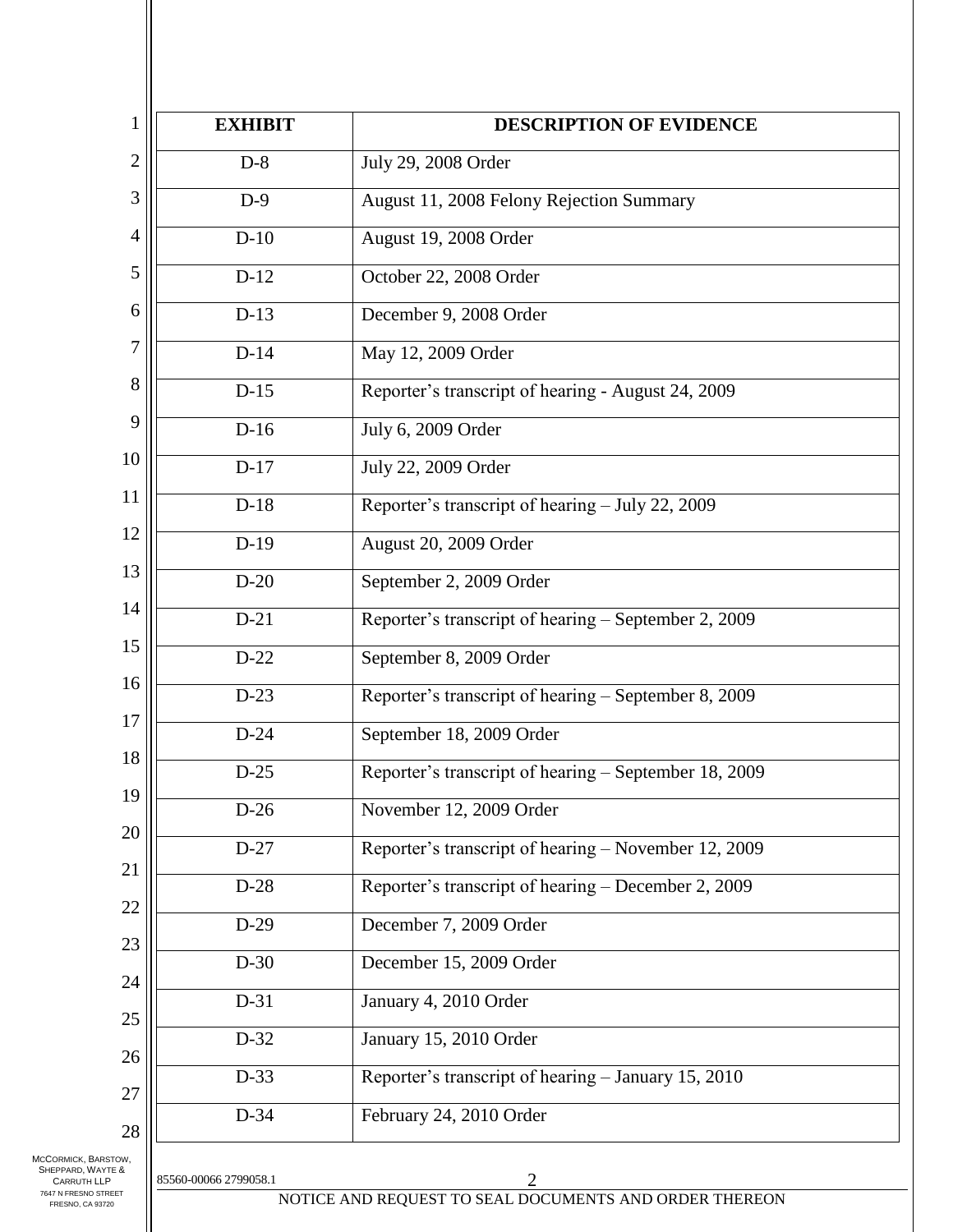| 1                                                              | <b>EXHIBIT</b>        | <b>DESCRIPTION OF EVIDENCE</b>                                                                                |
|----------------------------------------------------------------|-----------------------|---------------------------------------------------------------------------------------------------------------|
| $\overline{2}$                                                 | $D-35$                | March 4, 2010 Order                                                                                           |
| 3                                                              | D-36                  | March 16, 2010 Order                                                                                          |
| 4                                                              | D-37                  | March 30, 2010 Order                                                                                          |
| 5                                                              | D-38                  | April 16, 2010 Order                                                                                          |
| 6                                                              | $D-39$                | June 15, 2010 Order                                                                                           |
| 7                                                              | $D-40$                | September 30, 2010 Order                                                                                      |
| 8                                                              | $D-41$                | Search Warrant and Return; Order Sealing Warrant                                                              |
| 9                                                              | $D-43$                | Government Tort Claim filed 9/17/2010                                                                         |
| 10                                                             | $D-44$                | Government Tort Claim filed 10/14/10                                                                          |
| 11                                                             | $D-45$                | September 11, 2009 Letter to Seth Goldstein from Julia Langley                                                |
| 12                                                             | $D-47$                | June 25, 2010 Letter to Ann Konda, Alternative Services                                                       |
| 13                                                             | $D-49$                | Report of abuse, unfounded - June 8, 2007                                                                     |
| 14                                                             | $D-50$                | October 18, 2007 Family Court Order                                                                           |
| 15                                                             | $D-51$                | Mediation Report - Beth Wallace, Family Court Services<br>October 9, 2009                                     |
| 16<br>17                                                       | $D-53$                | Reporter's transcript of hearing - December 15, 2009                                                          |
| 18                                                             | D-54                  | Reporter's transcript of hearing - May 12, 2009                                                               |
| 19                                                             | $D-55$                | Mediation Report - Lourdes Dawson - April 30, 2009                                                            |
| 20                                                             | $D-56$                | ProLaw note prepared by Carol Helding, December 3, 2008.                                                      |
| 21                                                             | $D-57$                | ProLaw note prepared by Carol Helding, July 15, 2009.                                                         |
| 22                                                             | D-58                  | E-mail addressed to Leticia Castaneda and Erica Soto from John Rozum,<br>dated December 4, 2008.              |
| 23                                                             | $D-60$                | Reporter's Transcript of Hearing - October 22, 2008                                                           |
| 24                                                             | $D-62$                | Reporter's transcript of hearing – October 20, 2009.                                                          |
| 25                                                             |                       |                                                                                                               |
| 26                                                             | $D-63$                | October 22, 2009 - Ruling Denying Petition To Obtain Reports Of Law<br><b>Enforcement And Other Documents</b> |
| 27                                                             |                       |                                                                                                               |
| 28                                                             |                       |                                                                                                               |
| MCCORMICK, BARSTOW,<br>SHEPPARD, WAYTE &<br><b>CARRUTH LLP</b> | 85560-00066 2799058.1 |                                                                                                               |
| 7647 N FRESNO STREET<br>FRESNO, CA 93720                       |                       | NOTICE AND REQUEST TO SEAL DOCUMENTS AND ORDER THEREON                                                        |